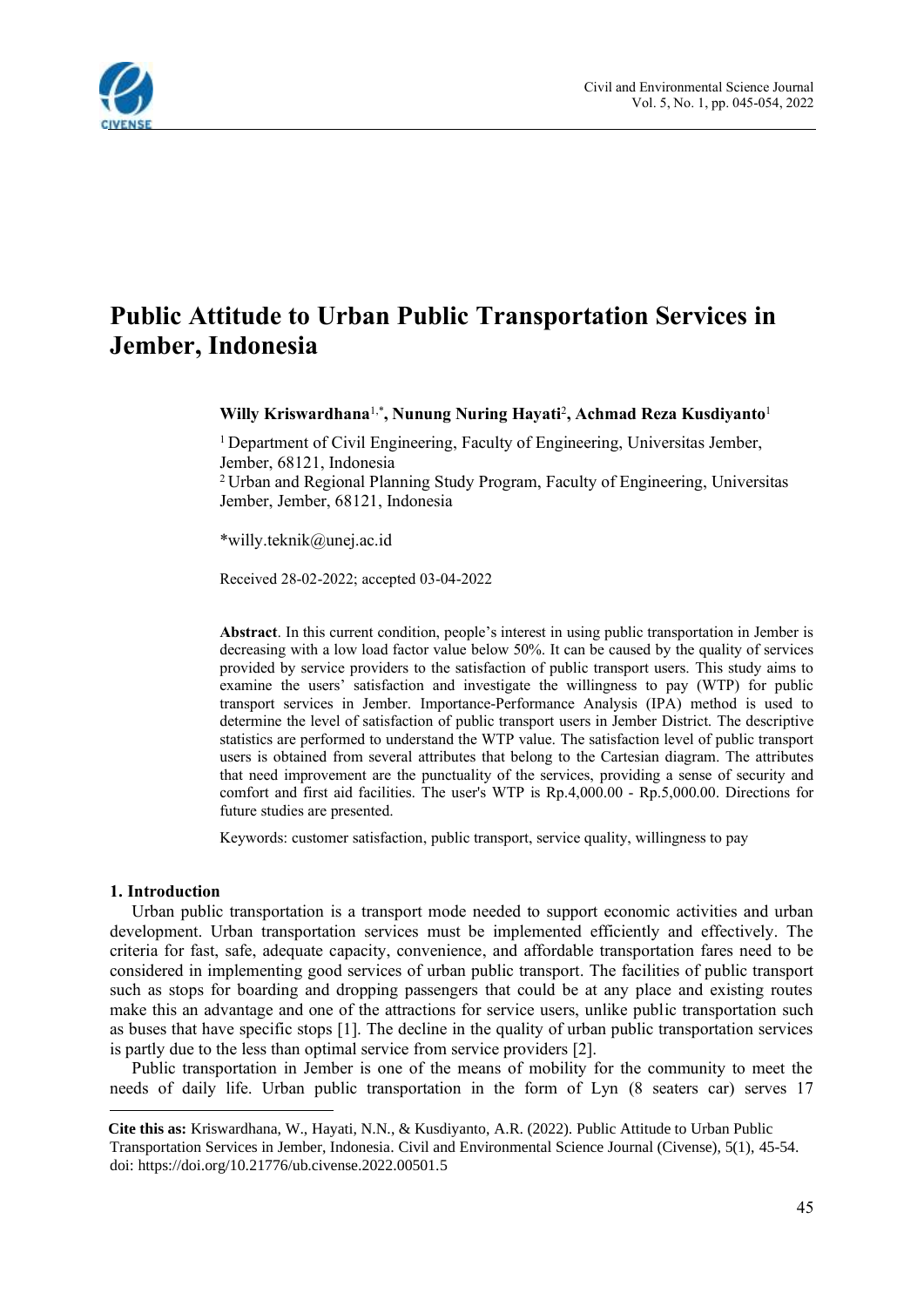

transportation routes [3]. A study in Jember [4] stated that public transportation in Jember had a load factor of 50% in 2015. Based on the criteria contained in SK 678/AJ.206/DRJD/2002 concerning Technical Guidelines for the Implementation of Public Transportation in Urban Areas, public transport routes should be fixed and regular. Based on Department of Transportation Jember data, 80% of the urban public transportation system in Jember needs to be improved. Public interest decreased due to the fleet that was not feasible to operate. High investment costs and low potential demand make many unmaintained fleet conditions [5].

The tariffs for public transport in Jember currently are IDR 5,000 for the public and IDR 2,500 for students. The determination of the basic tariff should be calculated based on Willingness to Pay (WTP). The correct calculation was expected to produce urban transportation fares that are reasonably fair for producers and consumers so that urban transportation becomes the primary choice of transportation means.

The cause of the poor condition of public transport is the insufficient level of service provided by providers. This condition leads to the low satisfaction of public transport users. Some factors affect the satisfaction of public transportation users, such as reliability, responsiveness, assurance, empathy, and tangible. Efforts to increase the interest of public transport users in Jember Regency need to be carried out to solve the existing transportation problems. Therefore, this study aims to determine the level of service quality and the factors that influence the interest of service users and the suitability of transportation fares based on WTP.

This study contributes to the public transport study in two notable ways. First, to date, there is no study examining the public transport services performance from the user's point of view in Jember. Second, in terms of survey technique, besides letting respondents filled the survey by themselves, we conducted several online meetings to guide some respondents in completing the questionnaire. This technique also beneficial to extract more information from respondents, especially when we use open questions in the survey.

#### **2. Material and Methods**

Jember is the third biggest city in East Java Province, Indonesia. Based on the Indonesian Statistics data, Jember's population in 2015 was 2.409 million. Jember has an area of 3.293 km<sup>2</sup>. This city has an urban public transport system called "lyn". The performance of the urban public transport system is low due to the massive ownership of two-wheeled motorized vehicles, the popularity of the ridehailing system, and the inadequate condition of supporting facilities. Therefore, Jember has been chosen as a case study.

#### *2.1. Data Collection Method*

Data needed in this research is primary data. The primary data was obtained directly from the field by distributing questionnaires to service users. A total of 400 respondents participated in this survey the first section of the questionnaire mainly contained socio-demographic characteristics. In the second part, respondents were asked to indicate their preferences towards the service quality of public transportation in Jember. This section required respondents to rate the importance and performance of service quality using a five-points Likert scale. Then, an open question regarding how much they are willing to pay for the service was asked.

#### *2.2. Data Analysis*

Data analysis is carried out using Importance Performance Analysis (IPA). IPA is a tool in analyzing the performance of services provided with the level of satisfaction or expectations of users. The results of the comparison are in the form of conformity levels, which will later determine the priority scale in handling service improvements. IPA uses the performance and importance plotting of attributes scored by users into four quadrants: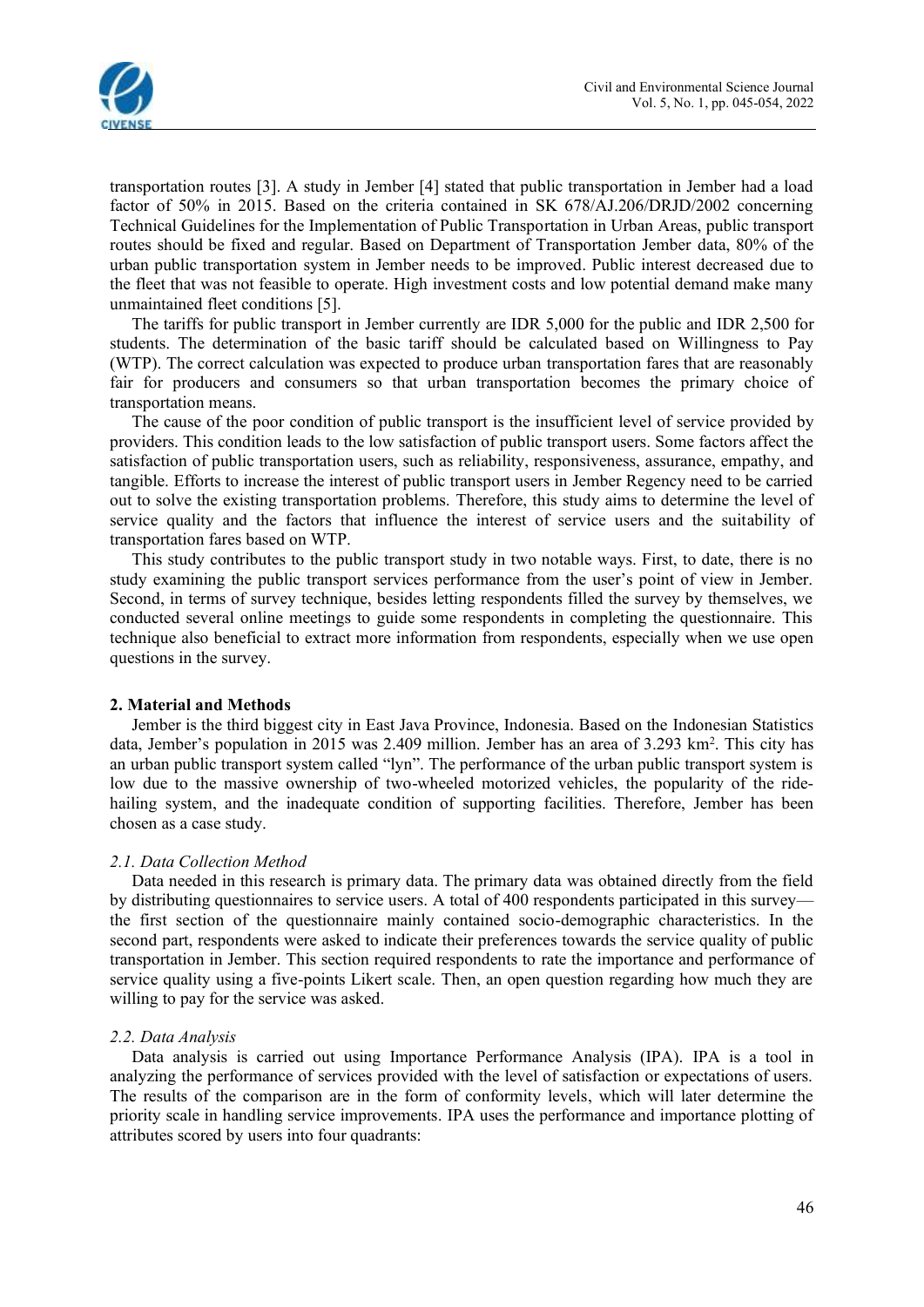

- Quadrant 1: Low performance High importance: attributes in this group show primary weaknesses. Users find these attributes essential. Thus, the organization should improve these attributes to raise the user's satisfaction.
- Quadrant 2: High performance High performance: attributes falling to this category show major strength that has exceeded the standard performance level. Users find these attributes important, and they are satisfied with the performances.
- Ouadrant 3: Low performance Low importance: attributes in this class show a low level of performance. However, these attributes are not too important, and they do not threaten an organization.
- Ouadrant 4: High performance Low importance: attributes falling to this category have low potential to level up users' satisfaction. Although these attributes have high performances, users do not regard them as essential.

The IPA method has been extensively used to investigate the user's satisfaction towards transportation services. A study in Iran [6] use IPA to investigate the service attributes of the bus. This study argues that the policymakers should improve the comfort attributes such as cleanliness, ventilation, and facilities for disabled people and the elderly. Another study in Aceh [7] shows that there are several attributes that needed to be improved, such as arrival time punctuality, waiting time, passenger assistance, and available seats. Meanwhile, Ratnasari et al. [8] uses IPA method to examine users' satisfaction toward railway station performance.

Service attributes are obtained from the selection process with the general criteria needed by the community regarding existing public transportation services with a servsqual approach. There are eleven service attributes that are included in 5 variable dimensions with symbols.

| <b>Table 1.</b> Attributes of Public Transportation Services in Jember |        |                                                                                 |  |  |
|------------------------------------------------------------------------|--------|---------------------------------------------------------------------------------|--|--|
| Dimension                                                              | Symbol | <b>Statements</b>                                                               |  |  |
|                                                                        | A      | Places of the arrival of public transportation match the route                  |  |  |
| Reliability                                                            | B      | A stop (hop on/off) closes to the main road                                     |  |  |
|                                                                        | C      | Punctuality of arrival or departure of public transport matches<br>the schedule |  |  |
| Responsiveness                                                         | D      | The speed of driver responds to complaints from transportation<br>service users |  |  |
|                                                                        | E      | The speed of the driver responds to an emergency on the way                     |  |  |
| Assurance                                                              | F      | The driver provides a sense of security and comfort while<br>travelling         |  |  |
|                                                                        | G      | Availability of accident/safety insurance                                       |  |  |
|                                                                        | Η      | The friendliness of the driver on the trip                                      |  |  |
| Empathy                                                                |        | The willingness of the driver to serve if a problem occurs on the<br>way        |  |  |
| Tangible                                                               | J      | Availability of good roads along the route                                      |  |  |
|                                                                        | K      | Availability of health facilities/ first aid in public transportation           |  |  |

**Table 1**. Attributes of Public Transportation Services in Jember

#### **3. Result and Discussion**

Table 2 provides a summary of the socio-demographic characteristics of the respondents. We have a balanced sampling of gender. More than half of respondents have senior high school education qualifications (65%) and are students (68%). This finding matches with the trip purpose where 59% of them are trip for school. Most of the respondents have income under IDR 1,000,000.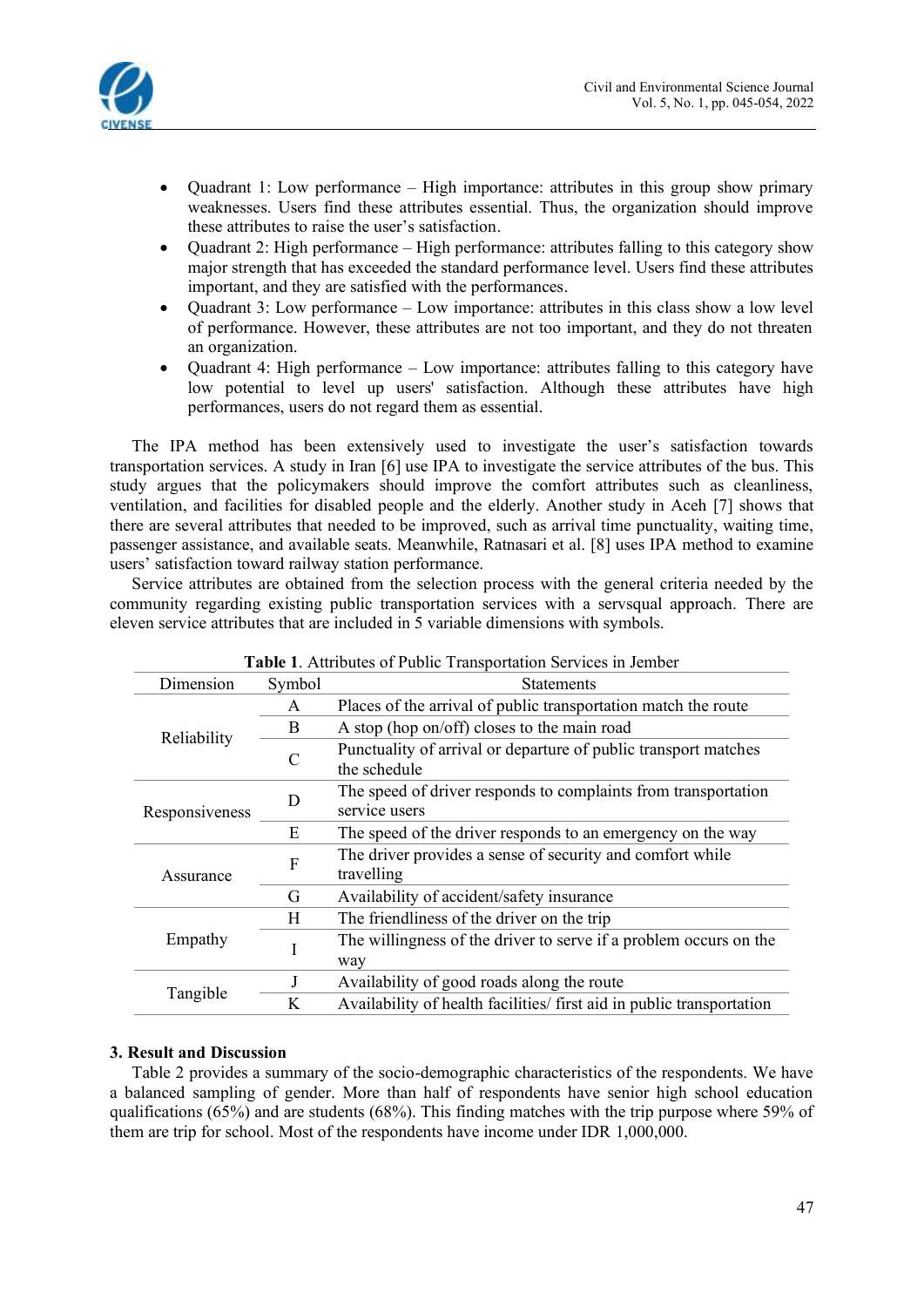

| Characteristics     | <b>I able 2.</b> Socio-demographic characteristics<br>Number of respondents | Percentage |
|---------------------|-----------------------------------------------------------------------------|------------|
| Gender              |                                                                             |            |
| Male                | 198                                                                         | 50%        |
| Female              | 202                                                                         | 50%        |
| Age                 |                                                                             |            |
| $10 - 18$ years     | 53                                                                          | 13%        |
| $19 - 27$ years     | 263                                                                         | 66%        |
| $28 - 36$ years     | 36                                                                          | 9%         |
| $37 - 45$ years     | 21                                                                          | 5%         |
| $>46$ years         | 27                                                                          | 7%         |
| Education           |                                                                             |            |
| Junior high school  | 14                                                                          | 4%         |
| Senior high school  | 261                                                                         | 65%        |
| Vocational degree   | 37                                                                          | 9%         |
| Bachelor's degree   | 85                                                                          | 21%        |
| Postgraduate degree | $\overline{2}$                                                              | $1\%$      |
| Occupation          |                                                                             |            |
| Student             | 270                                                                         | 68%        |
| Civil servant       | 25                                                                          | 6%         |
| Private sector      | 48                                                                          | 12%        |
| Entrepreneurship    | 45                                                                          | 11%        |
| Trip purpose        |                                                                             |            |
| Work/business       | 73                                                                          | 18%        |
| Family business     | 41                                                                          | 10%        |
| School              | 234                                                                         | 59%        |
| Leisure             | 45                                                                          | 11%        |
| Income (million)    |                                                                             |            |
| $<$ IDR 1           | 231                                                                         | 58%        |
| IDR $1-2$           | 54                                                                          | 13%        |
| IDR $2-3$           | 47                                                                          | 12%        |
| IDR $3-4$           | 43                                                                          | 11%        |
| IDR $4-5$           | 19                                                                          | 5%         |
| $>$ IDR 5           | 6                                                                           | $1\%$      |

|--|

#### *3.1. Validity and Reliability Test*

The validity and reliability tests are used to determine whether the data collected is valid or not by matching the calculated r-arithmetic, Cronbach  $\alpha$  and r-tables. The validity test is obtained by correlating each attribute score with the sum of the overall attribute scores offered. Suppose the results of the number of attribute scores are significantly correlated with the results of each attribute. In that case, the interpretation of the attribute values can be said to be successful (Table 3).

The level of consistency of answers to questions that have been given to respondents can be known after conducting a reliability test. The results of the questionnaire can be said to be consistent if the reliability testing is completed. Reliability test is the level of accuracy, precision, and service attributes. Service attributes can be declared reliable or trustworthy if the Cronbach  $\alpha$  > 0.7 [9] (Table 4).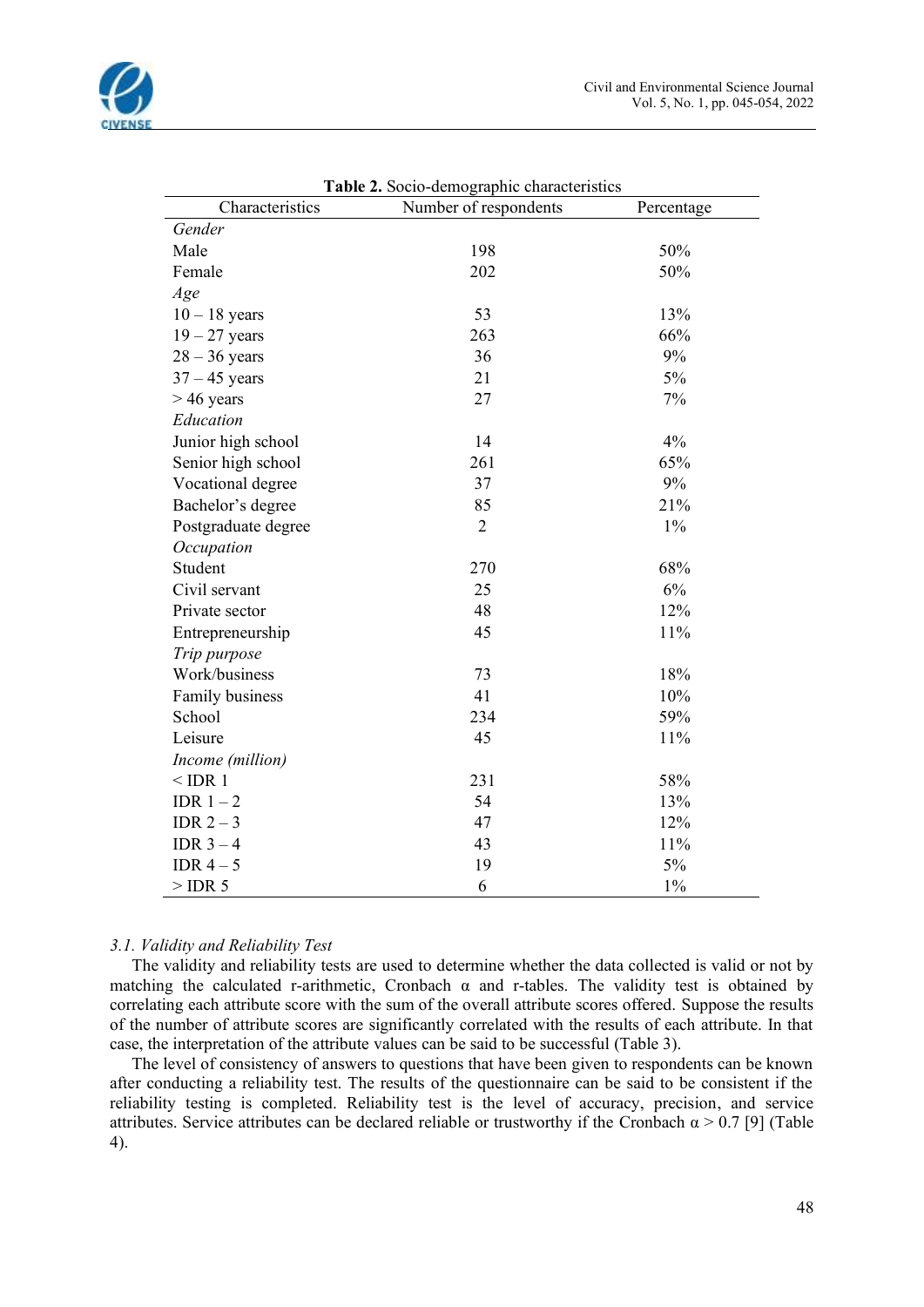

| <b>Table 3.</b> Validity Test of Service Authorite Expectation and Ferromance |       |              |             |              |             |  |
|-------------------------------------------------------------------------------|-------|--------------|-------------|--------------|-------------|--|
| Attributes                                                                    | r     |              | Expectation | Performance  |             |  |
|                                                                               | table | r arithmetic | Explanation | r arithmetic | Explanation |  |
| A                                                                             | 0.098 | 0.593        | Valid       | 0.695        | Valid       |  |
| B                                                                             | 0.098 | 0.662        | Valid       | 0.669        | Valid       |  |
| C                                                                             | 0.098 | 0.599        | Valid       | 0.744        | Valid       |  |
| D                                                                             | 0.098 | 0.538        | Valid       | 0.733        | Valid       |  |
| E                                                                             | 0.098 | 0.641        | Valid       | 0.754        | Valid       |  |
| F                                                                             | 0.098 | 0.577        | Valid       | 0.668        | Valid       |  |
| G                                                                             | 0.098 | 0.612        | Valid       | 0.711        | Valid       |  |
| Η                                                                             | 0.098 | 0.672        | Valid       | 0.739        | Valid       |  |
| I                                                                             | 0.098 | 0.69         | Valid       | 0.761        | Valid       |  |
| J                                                                             | 0.098 | 0.682        | Valid       | 0.733        | Valid       |  |
| K                                                                             | 0.098 | 0.48         | Valid       | 0.681        | Valid       |  |

|  | <b>Table 3.</b> Validity Test of Service Attribute Expectation and Performance |
|--|--------------------------------------------------------------------------------|
|  |                                                                                |

**Table 4.** Reliability Test of Service Attribute Expectation and Performance

|                   | Expectation |             | Performance       |             |  |
|-------------------|-------------|-------------|-------------------|-------------|--|
| <b>Attributes</b> | Cronbach    | Explanation | Cronbach $\alpha$ | Explanation |  |
|                   | α           |             |                   |             |  |
| A                 | 0.734       | Reliable    | 0.754             | Reliable    |  |
| B                 | 0.729       | Reliable    | 0.753             | Reliable    |  |
| C                 | 0.734       | Reliable    | 0.748             | Reliable    |  |
| D                 | 0.737       | Reliable    | 0.750             | Reliable    |  |
| E                 | 0.730       | Reliable    | 0.749             | Reliable    |  |
| F                 | 0.737       | Reliable    | 0.751             | Reliable    |  |
| G                 | 0.733       | Reliable    | 0.748             | Reliable    |  |
| Η                 | 0.729       | Reliable    | 0.750             | Reliable    |  |
| I                 | 0.726       | Reliable    | 0.750             | Reliable    |  |
| J                 | 0.731       | Reliable    | 0.748             | Reliable    |  |
| K                 | 0.740       | Reliable    | 0.749             | Reliable    |  |

#### *3.2. User Satisfaction Analysis of Public Transport Services in Jember*

User satisfaction of public transport services is obtained from the level of importance (expectations) and performance levels by interviewing respondents. After obtaining the results, the actions to improve the service attributes can be determined (Table 5).

The value of the highest level of importance for the service attribute is that the driver provides a sense of security and comfort with the symbol F, while the value of the level of importance for the smallest attribute is the speed with which the driver responds to complaints from service users with the symbol D.

The average value of importance and level of performance is used to determine the coordinates of the Cartesian diagram. The coordinates of each attribute have an effect on determining the grouping of the four quadrants of the Cartesian diagram. On the X-axis, the quadrant axis value is obtained at the point of 2.5236, and on the Y-axis, the quadrant axis value is 3.5806. The average value is obtained from the sum of the average values of X and the average of Y divided by the number of service attributes.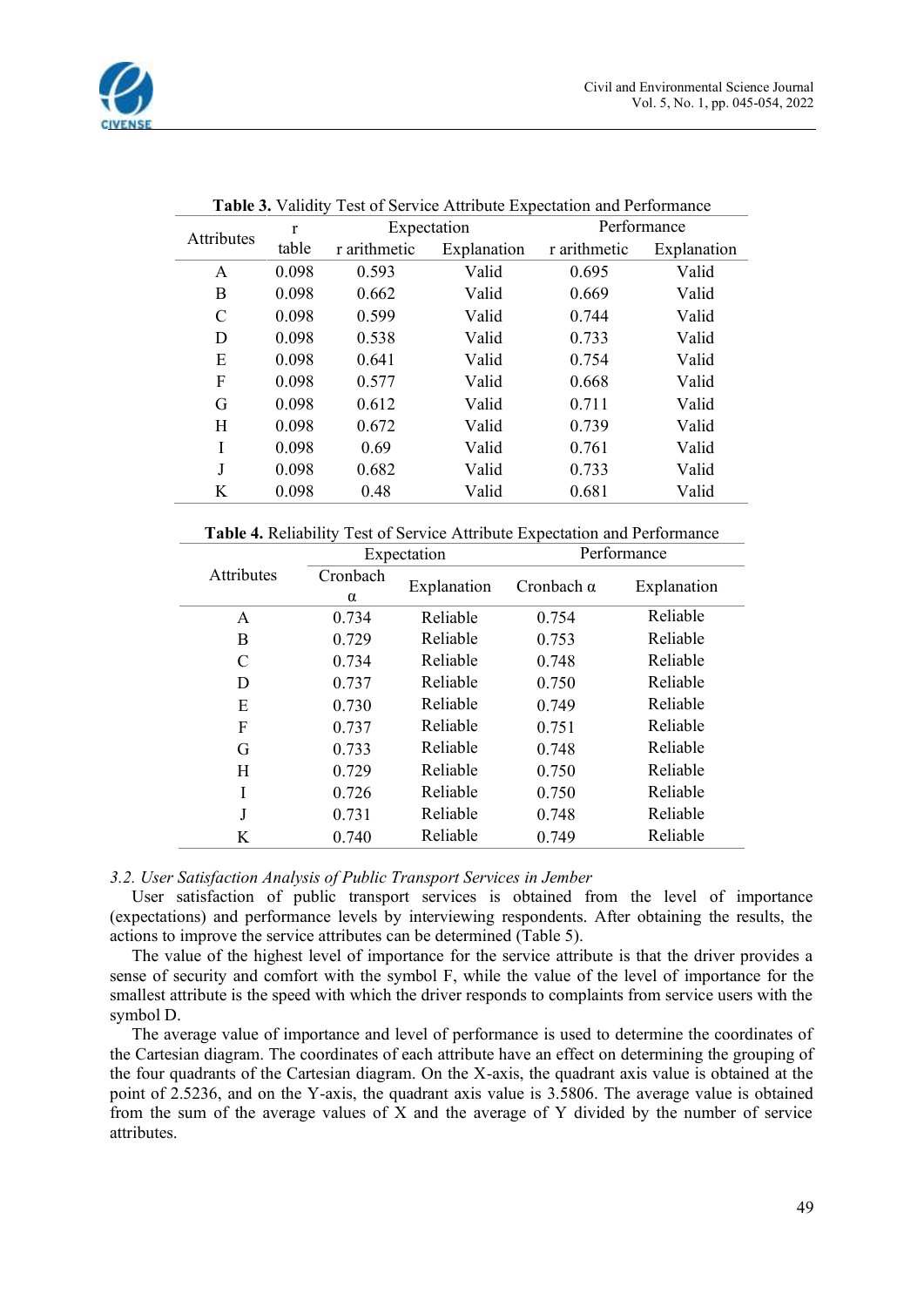

|                           |          | Performance Level   |                    |                     |               |            |          |                    |                             |
|---------------------------|----------|---------------------|--------------------|---------------------|---------------|------------|----------|--------------------|-----------------------------|
| Attributes                | $\sum X$ | $\overline{\Sigma}$ | ЪÇ<br>Average<br>X | $\delta$<br>Average | Attributes    | $\Sigma$ X | $\Sigma$ | Conformity<br>Rate | Percentage<br>$\mathcal{S}$ |
| A                         | 1120     | 1443                | 2.8                | 3.6075              | A             | 1120       | 1443     | 0.7762             | 77.62                       |
| $\mathbf B$               | 1084     | 1440                | 2.71               | 3.6                 | B             | 1084       | 1440     | 0.7528             | 75.28                       |
| $\mathbf C$               | 984      | 1454                | 2.46               | 3.635               | $\mathcal{C}$ | 984        | 1454     | 0.6768             | 67.68                       |
| D                         | 1010     | 1377                | 2.525              | 3.4425              | D             | 1010       | 1377     | 0.7335             | 73.35                       |
| E                         | 1049     | 1413                | 2.6225             | 3.5325              | E             | 1049       | 1413     | 0.7424             | 74.24                       |
| $\boldsymbol{\mathrm{F}}$ | 915      | 1500                | 2.2875             | 3.75                | F             | 915        | 1500     | 0.6100             | 61.00                       |
| G                         | 1040     | 1442                | 2.6                | 3.605               | G             | 1040       | 1442     | 0.7212             | 72.12                       |
| $\mathbf I$               | 1056     | 1398                | 2.64               | 3.495               | H             | 1082       | 1415     | 0.7647             | 76.47                       |
| J                         | 1010     | 1440                | 2.525              | 3.6                 |               | 1056       | 1398     | 0.7554             | 75.54                       |
| $\bf K$                   | 754      | 1433                | 1.885              | 3.5825              | J             | 1010       | 1440     | 0.7014             | 70.14                       |
|                           |          |                     |                    |                     | K             | 754        | 1433     | 0.5262             | 52.62                       |

**Table 5.** Average Value of Interest Level and Performance Level

**Table 6.** Conformity Rate Value

The priority order of service improvements to achieve user satisfaction is determined by the percentage value of the level of service attribute conformity (Table 6).

Next, we compared the value of the level of conformity with the value of the decision-making score. If the results of the level of conformity have a lower value than the value of the decisionmaking score, the attribute needs to be treated with improvement (action); if the result of the level of conformity is higher, then the attribute needs to be maintained its performance (hold).

| Table 7. Result of Hold and Action |                             |                   |                    |  |  |  |
|------------------------------------|-----------------------------|-------------------|--------------------|--|--|--|
| Attribute                          | Conformity<br>Level $(\% )$ | Decision<br>Score | Hold and<br>Action |  |  |  |
| A                                  | 77.6161                     |                   | Hold               |  |  |  |
| B                                  | 75.2778                     |                   | Hold               |  |  |  |
| C                                  | 67.6754                     |                   | Action             |  |  |  |
| D                                  | 73.3479                     |                   | Hold               |  |  |  |
| E                                  | 74.2392                     |                   | Hold               |  |  |  |
| F                                  | 61.0000                     | 70.5488           | Action             |  |  |  |
| G                                  | 72.1220                     |                   | Hold               |  |  |  |
| H                                  | 76.4664                     |                   | Hold               |  |  |  |
| I                                  | 75.5365                     |                   | Hold               |  |  |  |
| J                                  | 70.1389                     |                   | Action             |  |  |  |
| K                                  | 52.6169                     |                   | Action             |  |  |  |

In Table 7, the results of hold and action are obtained from each attribute of public transportation services. Attributes A, B, D, E, G, H, and I with hold results mean that attributes with a level of conformity above the decision score need to be maintained or service quality improved. While attributes C, F, and J with a level of conformity below the decision score need improvement.

In Figure 1, we get a Cartesian diagram with four quadrants and the position of the attribute points of each quadrant. There are attributes C, F, and K in quadrant I, which means that the service attributes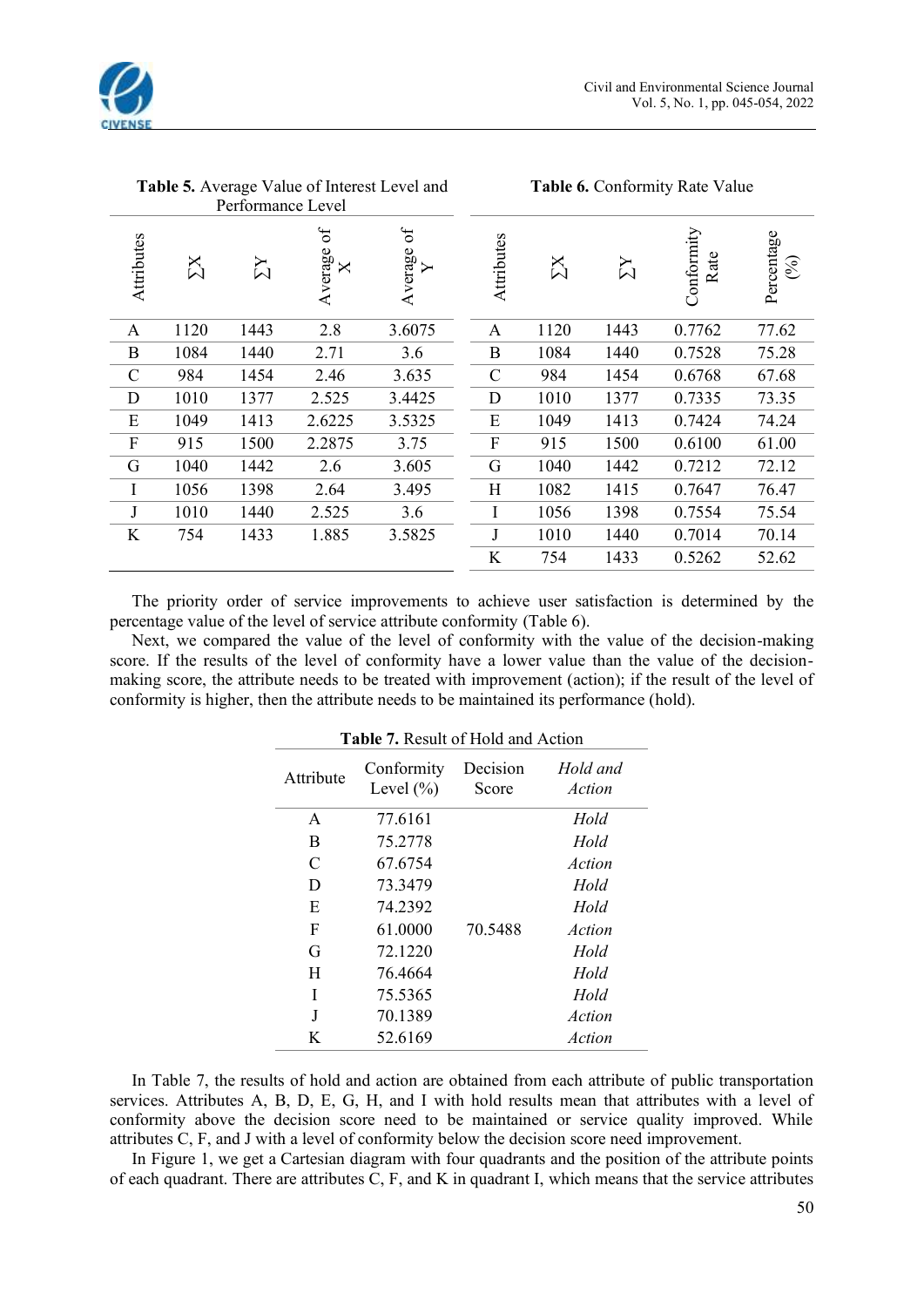

need improvements. In quadrant II, attributes A, B, G, and J mean that the service attributes are classified as good performance and high importance, so they need to be maintained. In quadrant IV, attributes D, E, H, and I mean that the service attributes are classified as having good performance but are not considered essential by service users.



**Figure 1.** Cartesian Diagram of Public Transport Service Attributes



**Figure 2.** Gap Between Performance and Importance

It can be seen from figure 2 that the value of the importance level of all service attributes is on average 1,400 while the value of the performance level of all service attributes is on average 1,000.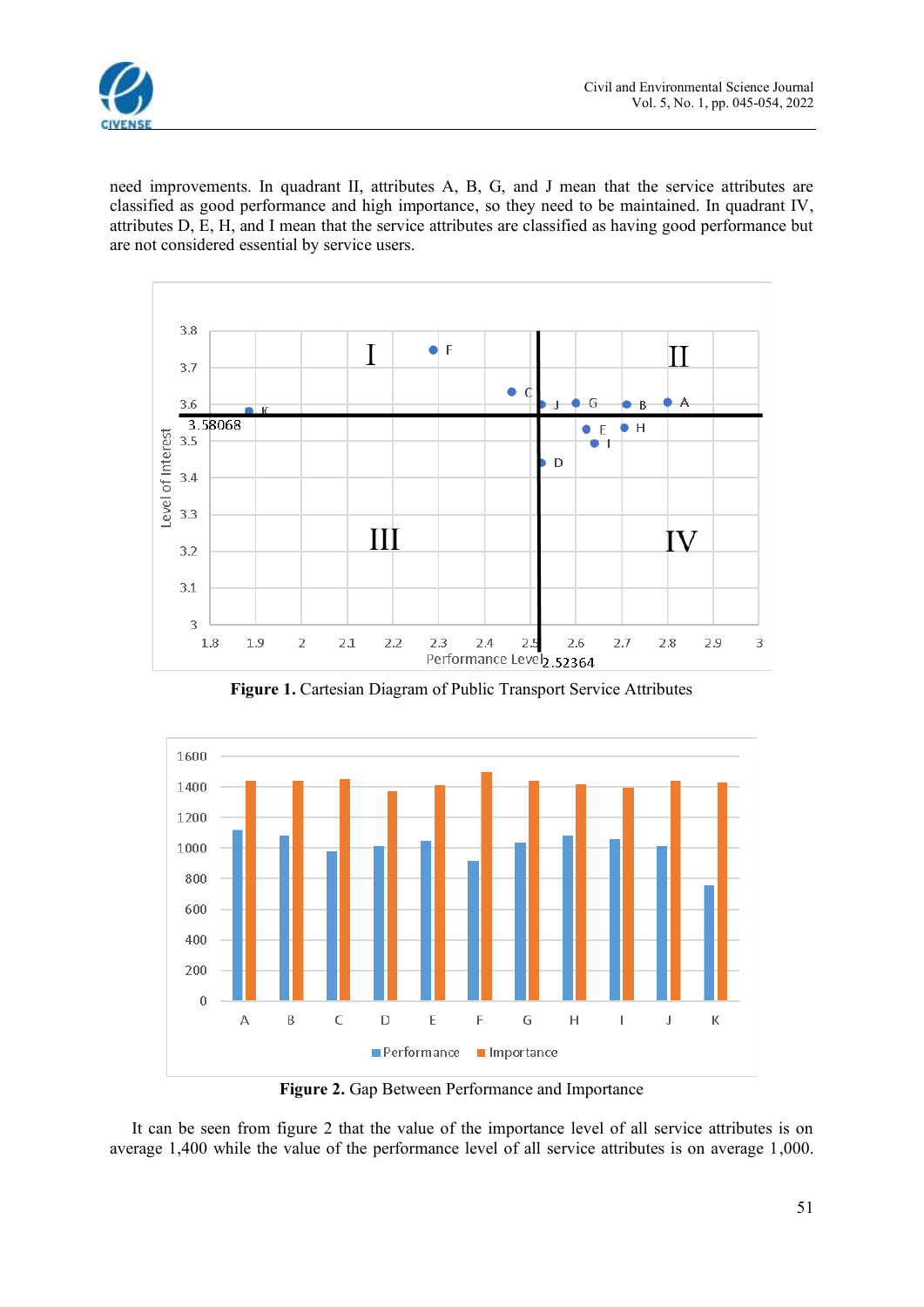

This shows that all service attributes are considered important by users. All attributes are considered to have poor performance.

### *3.3. Public Transport Fare Based on WTP*

WTP analysis was conducted to determine the willingness of passengers to pay fares with service facilities provided by the owner or driver of urban public transportation. In the questionnaire, there are several choices of public transportation fares offered to range from IDR 2,000 to IDR 6,000. Users have the freedom to choose the tariff according to their willingness to pay for the services.



**Figure 3.** WTP for Public Transport Services

The fare based on the WTP survey for urban public transport passengers in Jember Regency is IDR 4,000 – IDR 5,000. The largest percentage of passengers chose willingness to pay range in accordance with the current urban public transport operating fare, which is IDR 5,000. This proves that the suitability of the current tariff is still considered good by passengers.

## *3.4. Discussion and Policy Implications*

Attributes that need improvements are the punctuality of departure and arrival of the services, the safety and comfort, and the first aid facility in the public transportation. Public transportation services in most developing countries are unreliable and do not have a fixed schedule. A study in Malaysia [10] argues that reliability (e.g. punctuality, frequency) is essential in choosing transport modes. This study also states that the safety factor is a major concern and needs to be improved to increase users' satisfaction with bus services. This aligns with a study in Amman, Jordan [10] which states that the safety of travel on public transportation is the most important factor needing improvement.

In this study, many attributes are classified into quadrants II and IV. Places of arrival attribute found to be classified in quadrant II. It indicates that customers do really care about the arrival places of the public transport, as long as the services are running on their routes, customers will be satisfied. This condition explains the condition of public transport in most developing countries, where public transport can stop everywhere at the customers' request. Respondents also indicated that accident insurance is essential for them. This is aligned with a study in Bandung [11] which states that respondents do not agree to pay insurance premium although they know that it is important for them.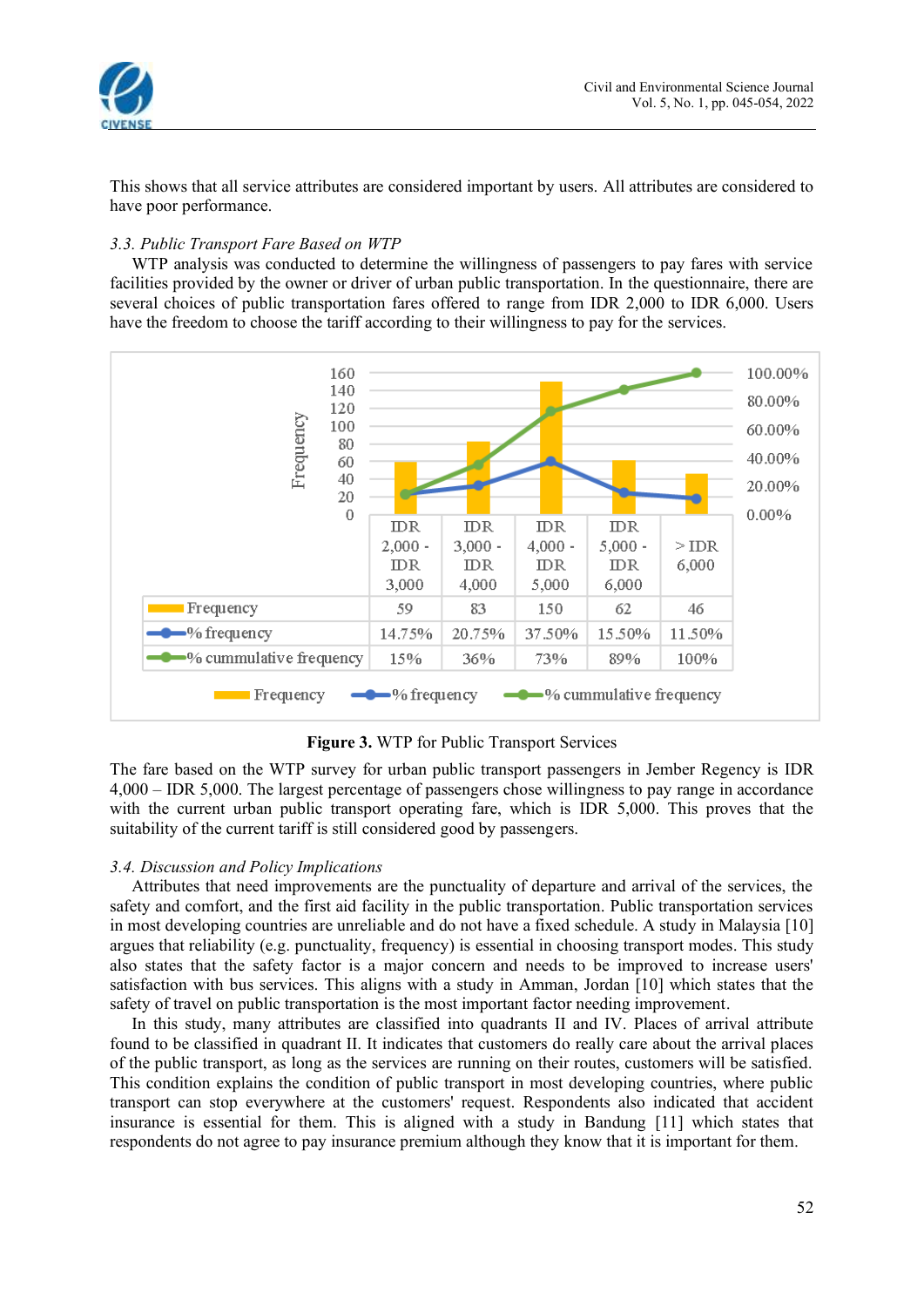

Meanwhile, driver's response regarding speed complaints is not important. However, a study in Denmark [12] find that speeding is one factor that influences the bus accident severity level. Therefore, these attributes should be maintained well to increase the number of customers. Driver's friendliness is also found to be less important for customers. Nevertheless, a study in Columbia [13] suggests that drivers' kindness is important and that authorities should train their BRT drivers and staff to improve communication skills.

#### **4. Conclusions**

Using a case study in Jember, Indonesia, eleven public transport attributes were evaluated by performing IPA. The reliability and validity test showed that attributes used in this study were acceptable. IPA results indicated that transport agencies and policymakers should improve the punctuality of the arrival and departure schedule. The safety factor is one of the essential needs to be improved to raise the satisfaction of users towards the services. In addition, public transport providers should occupy their services with the first aid facilities.

WTP survey showed that respondents were satisfied with the fares. Users are willing to pay in the range of IDR 4,000 – IDR 5,000. This value is relatively similar with the actual tariff of public transportation in Jember.

This study's limitation is that the attributes used were extracted from the current regulation. Future studies can explore more attributes extracted from the previous studies, such as cleanliness [6] and vehicle safety against accidents [14], [15]. Furthermore, including fares as a factor to investigate the satisfaction of public transport users can be a good idea [16]. Other methods could give additional insights regarding the user's satisfaction study towards transportation services, such as ordinal logistic regression [17], [18] and Important-Satisfaction Analysis [19].

#### **References**

- [1] M. H and L. B. Said, "Analisis Penyebab Penurunan Minat Pengguna Angkutan Umum Mikrolet Di Kota Makassar," vol. 3, no. 2, pp. 94–101, 2020, doi: 10.31219/osf.io/mxy26.
- [2] A. Munawar, "Perencanaan Angkutan Umum Perkotaan Berkelanjutan," *Unisia*, vol. 29, no. 59, pp. 53–59, 2006, doi: 10.20885/unisia.vol29.iss59.art2.
- [3] S. Sulistyono, J. W. Soetjipto, and W. Hariadi, "Analisis Tarif Angkutan Umum Kota Jember Berdasarkan Biaya Biaya Operasi Kendaraan (Bok) Dan Pendapatan," *Simp. XI FSTPT, Univ. Diponegoro*, no. October, pp. 1–11, 2008.
- [4] N. N. Hayati, S. Sulistyono, and W. Sabiq, "Strategi Peningkatan Kinerja Trayek Utama Angkutan Umum Perkotaan Jember," *18th FSTPT Int. Symp. Unila, Bandar Lampung, August 28th, 2015*, 2015.
- [5] S. Sulistyono *et al.*, "Kebijakan penataan jaringan trayek angkutan umum perkotaan jember," vol. 17, no. 2, pp. 99–110, 2017.
- [6] J. Esmailpour, K. Aghabayk, M. Abrari Vajari, and C. De Gruyter, "Importance Performance Analysis (IPA) of bus service attributes: A case study in a developing country," *Transp. Res. Part A Policy Pract.*, vol. 142, pp. 129–150, Dec. 2020, doi: 10.1016/J.TRA.2020.10.020.
- [7] F. Fachrurrozy, E. Wulandari, and Y. Darma, "The study of the operation of Trans Koetaradja public bus transportation of the corridor II A and II B in Banda Aceh city," in *IOP Conference Series: Materials Science and Engineering*, 2020, vol. 933, no. 1, doi: 10.1088/1757-899X/933/1/012021.
- [8] S. D. Ratnasari, W. Kriswardhana, and N. N. Hayati, "Evaluasi Standar Pelayanan Minimum dan Tingkat Kepuasan Penumpang di Stasiun Kereta Api Jember dengan Penerapan Sistem Boarding Pass," *J. Rekayasa Sipil dan Lingkung.*, vol. 1, no. 02, 2017, doi: 10.19184/jrsl.v1i02.6043.